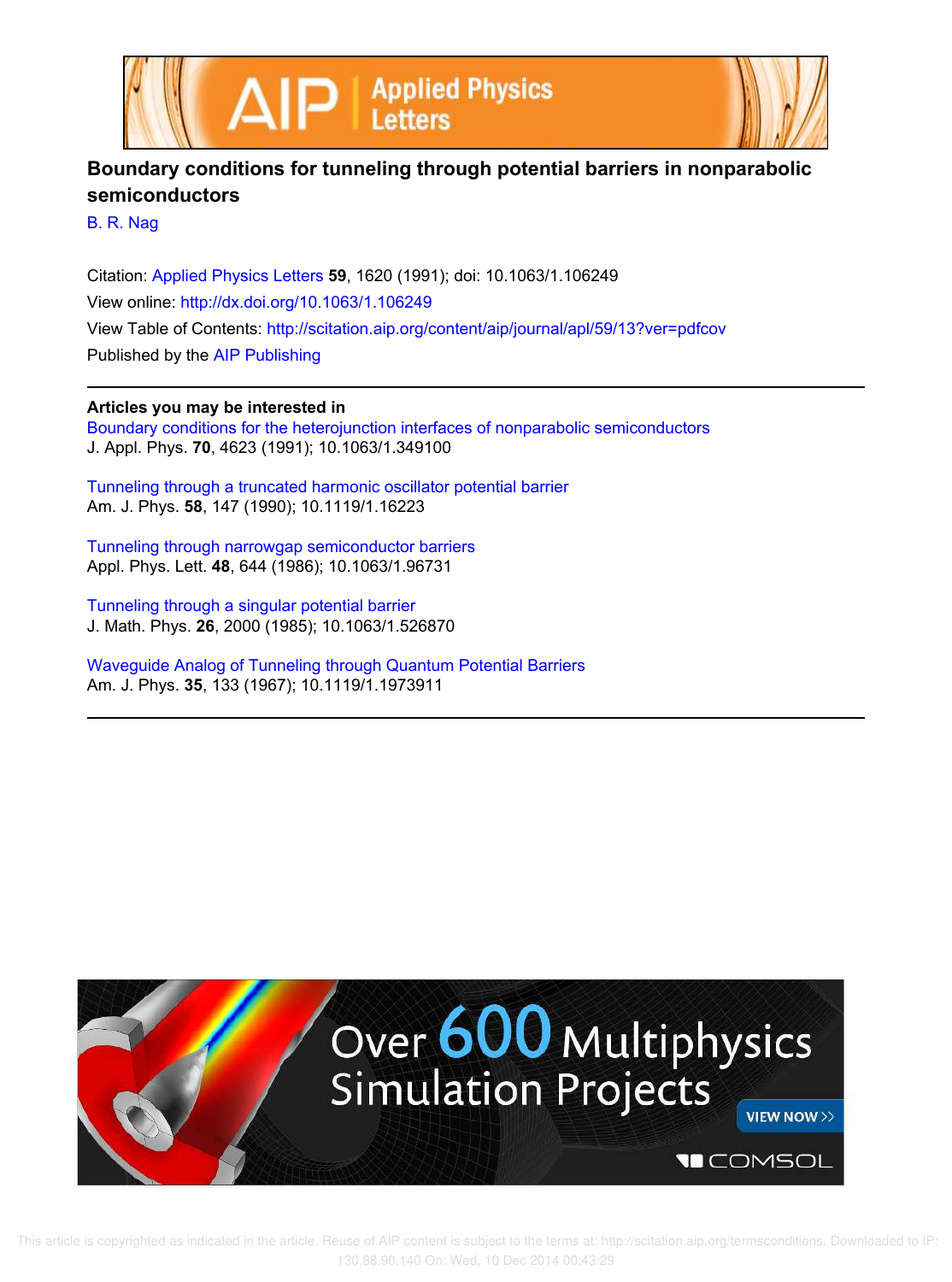## Boundary conditions for tunneling through potential barriers in nonparabolic semiconductors

B. R, Nag Calcutta University, Calcutta- 700 009, India

(Received 21 March 1991; accepted for publication 9 July 1991)

A wave equation is formulated by using the energy-wave-vector relation for nonparabolic bands and it is shown that the resultant boundary condition is in agreement with the condition of the continuity of probability current density. The condition is shown to involve the velocity effective mass with the derivatives of the wave function, in place of the energy effective mass, used earlier. Calculated results are also presented for the probability of tunneling through a single rectangular barrier in the  $Ga_{0.47}In_{0.53}As/InP/Ga_{0.47}In_{0.53}As$  system, which show that the nonparabolicity reduces significantly the value of the probability from those estimated by using the energy effective mass in the boundary condition.

Tunnel devices and narrow quantum wells have been extensively studied in recent years, The energy of the electrons in these systems is such that the effect of the nonparabolicity of the energy bands cannot be considered negligible. Calculations have been reported for the probability of tunneling through single and double barriers and for the energy eigenvalues in narrow quantum wells, $1-3$  in which the energy bands have been taken to be nonparabolic. The nonparabolic dispersion relation, however, admits consideration of three different effective masses, namely, the energy effective mass  $m_e^*$ , the velocity effective mass  $m_h^*$ , and the acceleration effective mass  $m_q^*$ . These are given, respectively, by  $(\hbar^2 k^2/2E)$ ,  $(\hbar^2 k/\nabla_k E)$ , and  $(\hbar^2/\nabla_k^2 E)$ ; E and k are, respectively, the itenerant energy and the wave vector. The three effective masses have the same value for parabolic bands, but the values are significantly different for nonparabolic bands.

The effective mass enters the analysis of quantum devices when  $k$  is evaluated from a given  $E$  and also when the derivatives of the wave function are matched at the potential discontinuities. It is confusing to find that different effective masses have been used by different authors for the calculation of the same parameter. That  $m^*$  should be used to obtain  $k$  from  $E$  cannot be debated, although some authors<sup>4</sup> have used  $m_e^*$  and even  $m_e^*$ <sup>5</sup> On the other hand, the confusion about which mass should be used in the boundary condition for the derivatives of the wave functions remains unresolved. The purpose of this letter is to discuss this boundary condition.

The equation for the wave function  $\psi$  is written in the effective mass approximation' as

$$
E(-i\nabla)\psi - E\psi = 0, \qquad (1)
$$

where  $E$  is the energy of the electron measured from the conduction band edge, and the operator  $E(-i\nabla)$  is obtained from the  $E - k$  relation by substituting  $- i \nabla$  for k. For the parabolic dispersion relation,  $E = \hbar^2 k^2 / 2m^*$ ,  $E(-i\nabla) = -(\hbar^2/2m^*)\nabla^2$ . The equation takes the following form for electrons with zero itinerant energy in quantum systems:

$$
(\hbar^2/2m_i^*)\partial_z^2\psi_i + (E - V_i)\psi_i = 0, \qquad (2)
$$

where  $\partial_z = \partial/\partial z$ , and the subscript *i* is the index of the layer in the tunneling structure, assumed to be grown in the z direction. The material is taken to be uniform between the discontinuities. E is measured from the lowest conduction band edge in the structure and  $V_i$  is the difference between the conduction band edge energy in the ith layer and this minimum energy.

Problems of quantum devices are solved by first finding the solution of (2) for the constituent layers and then matching the solutions at the interface between ith and the  $j( = i + 1)$ th layer with the boundary conditions:

$$
(i) \psi_i = \psi_j; \quad (ii) (i/m_i^*) \partial_z \psi_i = (i/m_j^*) \partial_z \psi_j.
$$
 (3)

The first condition follows from the postulates of wave mechanics. The second condition is postulated as the continuity of the derivatives of the wave functions when transmission of free electrons is considered through potential discontinuities. The energy-wave-vector dispersion relations of superlattices and energy levels in quantum wells were evaluated in the early studies by assuming that the derivatives are continuous, as in the free electron problem.' This simplification worked for the  $GaAs/Ga_xAl_1$ ,  $\rightarrow$  As system, apparently because  $m_l^*$  and  $m_l^*$  approach each other when nonparabolicity is included and become nearly equal. It was, however, concluded by Bastard<sup>8</sup> from k.p analysis that the boundary condition as given in (3) should be used, since  $m_t^*$  and  $m_t^*$  are different. It was also shown that  $m_t^*$  and  $m_t^*$  should be the corresponding energy effective masses,  $m_e^*$ 's, for nonparabolic energy bands. Currently, this is the most accepted boundary condition. It has been used to compute the energy eigenvalues in quantum wells<sup> $\delta$ </sup> and also the tunneling probability for barriers.' The nonparabolicity parameter has also been obtained from such studies.<sup>1</sup> It has also been concluded that the effect of nonparabolicity is not very significant on energy levels in quantum wells. $\frac{3}{2}$ 

It should be noted, however, that for parabolic bands, the condition given by Bastard<sup>8</sup> is the same as that obtained earlier by Ben Daniel and Duke<sup>9</sup> from the condition of continuity of probability current density, which must be obeyed in the steady state. This condition is not, however, satisfied for nonparabolic bands if the energy effective mass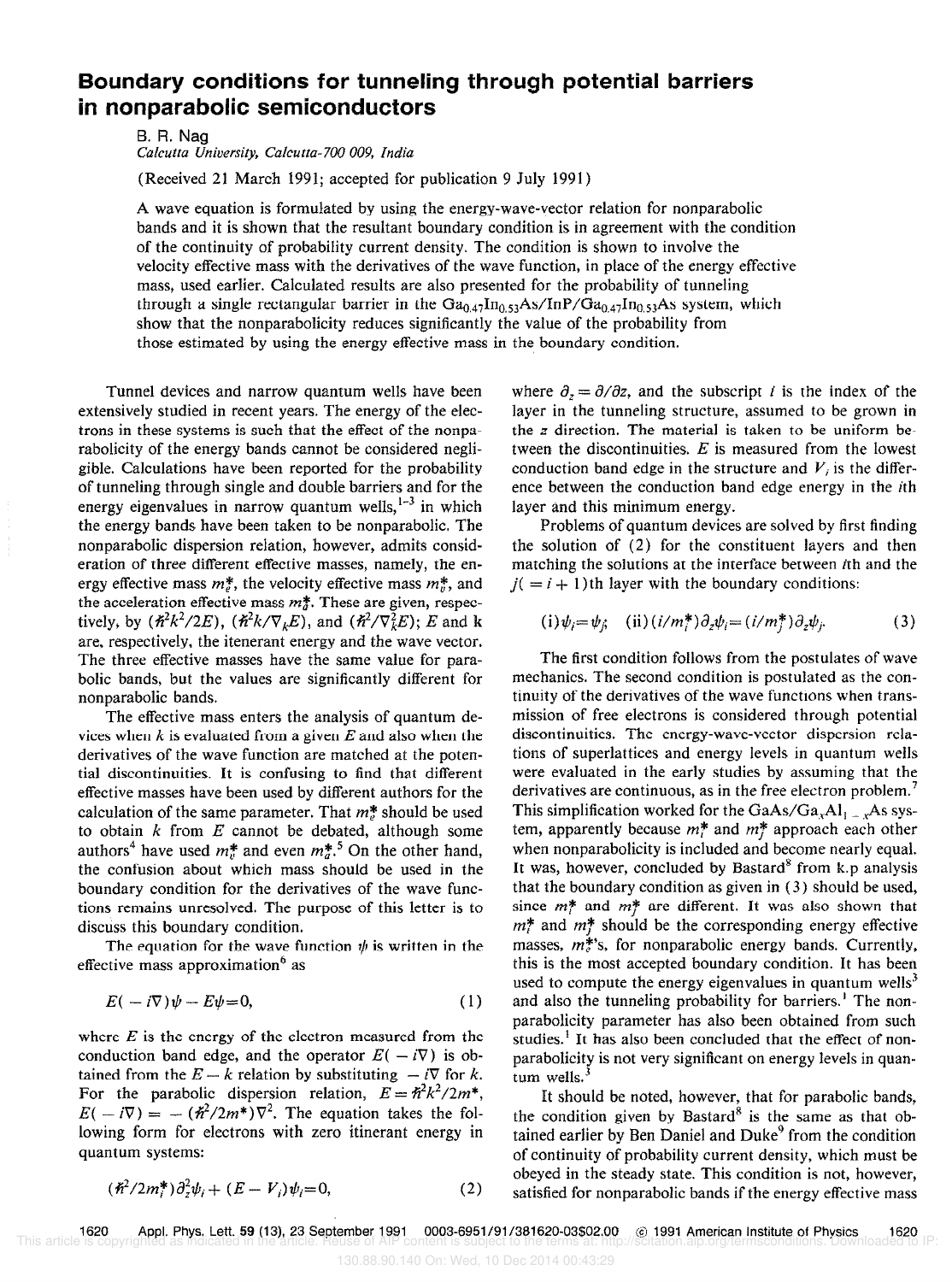is used in (3). This inconsistency has been explained for single quantum wells by stating that no current flows in such wells.<sup>10</sup> On the other hand, it has been argued for tunneling' that the condition matches the phase velocity since  $\hbar k/m_{e}^{*}$  is proportional to  $E/\hbar k$  and the requirement of matching the group velocities is met when contributions are summed for electrons with different energies. These arguments, however, cannot be accepted for clarifying the issue, since the boundary condition should not depend on the problem.

A solution to this inconsistency is, however, obtained if the effective-mass equation for nonparabolic semiconductors is formulated by using the corresponding  $E - k$  relation to obtain the operator  $E(-i\nabla)$ .

Nonparabolic isotropic energy bands may be represented, in general, by the dispersion relation:

$$
E = V_i + \left(\frac{\hbar^2}{2m_i^*}\right) \sum_{r=1}^n a_{ri} k_i^{2r}, \tag{4}
$$

where  $a_1 = 1$ , the  $a_n$ 's are constants dependent on the material, and  $m_t^*$  is the band-edge mass.

By using the corresponding expression for  $E(-i\nabla)$ , Eq. (2) is modified to

$$
-\left(\frac{\hbar^2}{2m_i^*}\right)\sum_{r=1}^n(-1)^r a_r \partial_z^{2r}\psi_i+(E-V_i)\psi_i=0.
$$
 (5)

Multiplying (5) by  $\psi_i^*$ , the corresponding equation for  $\psi_i^*$  by  $\psi_i$ , and taking the difference of the two equations we obtain

$$
\left(\frac{\hbar^2}{2m_i^*}\right)\sum_{r=1}^n(-1)^r a_{ri}(\psi^*\partial_z^{2r}\psi_i-\psi\partial_z^{2r}\psi_i^*)=0.
$$
 (6)

But,

$$
\psi_i^* \partial_z^{2r} \psi_i - \psi_i \partial_z^{2r} \psi_i^*
$$
\n
$$
= \partial_z (\psi_i^* \partial_z^{2r-1} \psi_i - \psi_i \partial_z^{2r-1} \psi_i^*
$$
\n
$$
- \partial_z \psi_i^* \partial_z^{2r-2} \psi_i + \partial_z \psi_i \partial_z^{2r-2} \psi_i^*
$$
\n
$$
+ \cdots + \partial_z^{r-1} \psi_i^* \partial_z^{r} \psi_i - \partial_z^{r-1} \psi_i \partial_r^{r} \psi_i^* ). \tag{7}
$$

It may be easily shown by using the above expansion that

$$
\psi^*\partial_z^{2r}\psi - \psi\partial_z^{2r}\psi^* = \partial_z[(ik)^{2(r-1)}r(\psi^*\partial_z\psi - \psi\partial_z\psi^*)].
$$
\n(8)

Equation (8) hence gives

$$
\left(\frac{\hbar^2}{2m_i^*}\right) \sum_{r=1}^n r a_{ri} k_i^{2(r-1)} (\psi_i^* \partial_z \psi_i - \psi_i \partial_z \psi_i^*) = \text{constant.}
$$
\n(9)

Considering that,

$$
\left(\frac{1}{m^*}\right)\sum_{r=1}^n ra_r k^{2(r-1)} = \left(\frac{1}{\hbar^2 k}\right)\nabla_k E = \left(\frac{1}{m_v^*}\right),\qquad(10)
$$

we obtain for the boundary condition,

$$
(-i\hbar/2m_{vi}^*)(\psi_i^*\partial_z\psi_i-\psi_i^*\partial_z\psi_i^*)=\text{constant},\qquad(11)
$$

which is the condition for the continuity of probability current density. This condition when combined with the condition  $\psi_i = \psi_j$  gives for the derivatives at the interface,

$$
(1/m_{vi}^*)\partial_z\psi_i = (1/m_{vj}^*)\partial_z\psi_j. \tag{12}
$$

Equation (5) also gives the assumed dispersion relation (4) so that  $k_i$  is required to be evaluated by using the relation

$$
k_i^2 = (2m_{ei}^*/\hbar^2)(E - V_i),
$$
\n(13)

where

$$
\left(\frac{1}{m_{ei}^*}\right) = \left(\frac{2}{\hbar^2}\right)(E - E_c) \left(\sum_{r=1}^n a_{ri} k_i^{2(r-1)}\right)^{-1}.
$$
 (14)

Consistent conditions are thus obtained from the formulated wave equation since the wave vector is given by the assumed dispersion relation and the boundary condition for the derivative satisfies the probability current continuity condition. It should, however, be mentioned that a wave equation for nonuniform materials is not required for solving the quantum device problems involving sharp potential discontinuities, as solutions of such problems may be worked out by matching the conditions at the boundaries with solutions for uniform materials, as discussed above. A wave equation for nonuniform materials for which  $a_i$ 's are dependent on z would be required for special kinds of wells, e.g., parabolic wells or when an electric field is applied. However, the present formulation can be applied also for solving such problems by discretizing such nonuniform materials into uniform sections and then using the method of matching the solutions at the boundaries. The results of the present analysis can therefore be considered generally applicable to the problems involving uniform as well as nonuniform semiconductors with nonparabolic energy bands.

It is of interest to examine if the use of the velocity effective mass in the boundary condition has any significant effect on the final calculated results. The probability of tunneling through a barrier has been calculated for the purpose by using the physical constants of  $Ga_{0.47}$ In<sub>0.53</sub>As/InP/Ga<sub>0.47</sub>In<sub>0.53</sub>As system. Values of constants were taken as follow:

$$
m_E^* = 0.042m_0
$$
,  $m_B^* = 0.079m_0$ ,  $V_B = 300$  meV,  
 $m_0 = 9.1 \times 10^{-31}$  kg.

Subscript E indicates  $Ga_{0.47}In_{0.53}As$  (emitter), while B indicates InP (barrier).

The dispersion relation was taken as

$$
E = V_i + (\hbar^2 k^2 / 2m_i^*) [1 - \alpha_i (\hbar^2 k^2 / 2m_i^*)], \qquad (15)
$$

with  $\alpha_E = 1.167$  (eV)<sup>-1</sup>,  $\alpha_B = 0.83$  (eV)<sup>-1</sup>.

The probability of tunneling,  $T^*T$ , for a barrier width of  $d$  is given by

$$
T^*T = (\cos^2 k_B d + \gamma^2 \sin^2 k_B d)^{-1}, \qquad (16)
$$

$$
\gamma = \left(\frac{1}{2}\right)\left(1/r + r\right); \quad r = k_E m_{vB}^* / k_B m_{vE}^* \tag{17}
$$

This regile is **Apprichtys. Lett. Vois 59, No. 13, 23 September 1991** tent is subject to the terms at: http://scitation.aip.org/terms.gr**r. in nag.** Downogaded to IP: 130.88.90.140 On: Wed, 10 Dec 2014 00:43:29